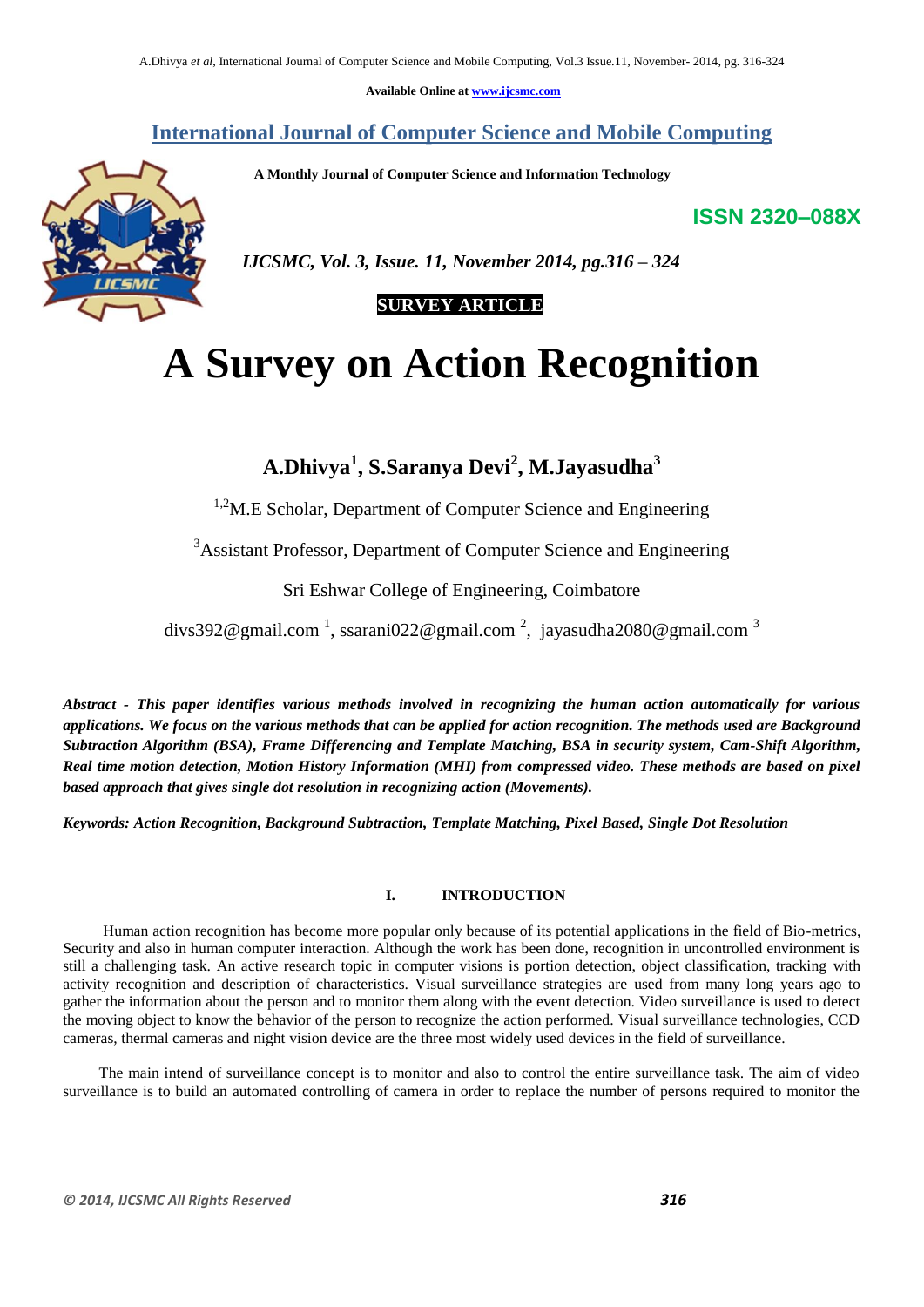camera for performing. Number of cameras required for security and surveillance process is becoming more than the operators required. The automated surveillance systems can be developed for both online and offline storage of video sequence and to analyze the information in that sequence. Surveillance system is very much useful in public places to provide better security from threats. This system is also used for private issues like home security and monitoring of patient in medical field and also in military appliances. This system also used in many traffic controlling activities and other public issues. Some of the areas where video surveillance system place a major role in many application are 1) Medical field 2) Military alliances 3)Extracting statistics for sport activities 4)Surveillance of forests for fire detection 5) Patrolling of highways and Railway for accident detection.

 In a video stream monitoring process the recognition of activity is divided into three categories, which are single person with single object interaction, multiple people with multiple objects, and group behaviour. Here it is focused on visual surveillance in the direction of surrounding of model, objects segmentation, tracking and finally detecting action recognition. The following papers review about automatic recognizing of action immediately with the alert system at instant of time. The video focuses on to the static background from which portion to be tracked is specified using the some algorithms.

#### *A. Background Subtraction Algorithm*

 The paper[1] describes the effective use of background subtraction algorithm for recognizing human action from static and different background images. Background subtraction is a widely used approach for detecting moving objects in videos from static cameras. The rationale in the approach is that of detecting the moving objects from the difference between the current frame and a reference frame,often called the "background image", or "background model". The background image must be a representation of the scene with no moving objects and must be kept regularly updated to adapt to the varying luminaries conditions and geometry settings. Models that are more complex have extended the concept of "background subtraction" beyond its literal meaning. In general, BS can be simplified as shown in the Equation below

## $f(x, y) = abs(Frame(x, y) - Background(x, y)$

#### *Background Modeling:*

 The BM module designs a two phase background matching procedure using rapid matching followed by accurate matching in order to produce optimum background pixels for the background model.

- Initial Background Model.
- Optimum Background Modeling (OBM).

## *Matching:*

The pixels are continuously checked by using following techniques.

- Rapid Matching.
- Stable Signal Trainer
- Accurate Matching.

 By using anyone of these matching techniques between frames the action can be detected and the background can be updated automatically for better performance.

#### *B. Frame Differencing and Template Matching*

 The paper[2] uses two techniques Frame Differencing and Template Matching for tracking movements and ensures that the change in orientation and position of object does not hinder the tracking system.

## *Frame Differencing:*

 Frame Differencing is a technique where the computer checks the difference between two video frames. If the pixels have changed there apparently was something changing in the image (consider frame). The Frame Differencing Algorithm is used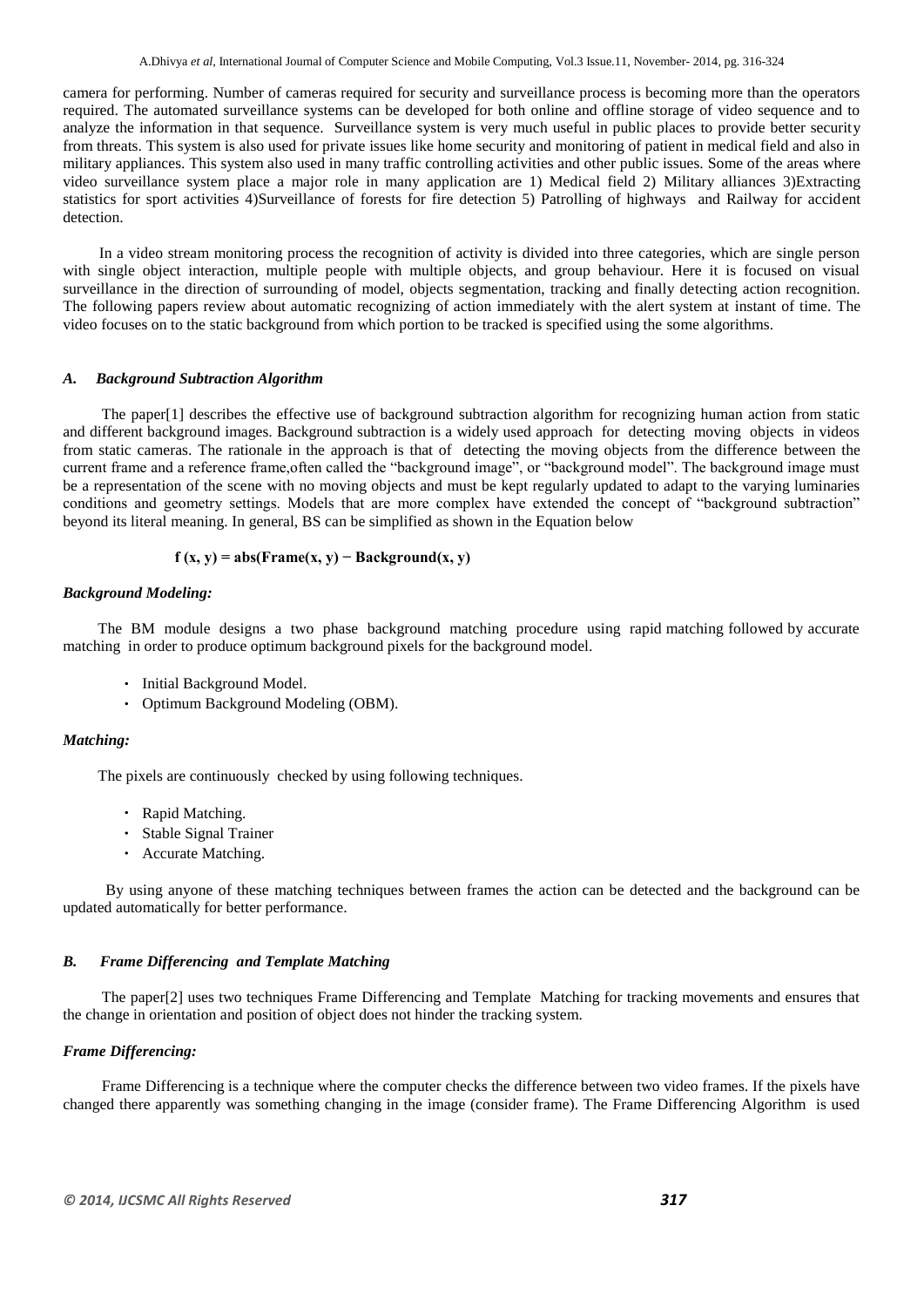A.Dhivya *et al*, International Journal of Computer Science and Mobile Computing, Vol.3 Issue.11, November- 2014, pg. 316-324

for this purpose, which gives the position of object as output. This extracted position is then used to extract a rectangular image template (size is dynamic depending upon the dimension of object) from that region of the image (frame). The sequence of templates is generated as object changes its position.

## *Object detection using frame differencing:*

 The task to identify moving objects in a video sequence is critical and fundamental for a general object tracking system. For this approach Frame Differencing technique is applied to the consecutive frames , which identifies all the moving objects in consecutive frames. This basic technique employs the image subtraction Operator , which takes two images (or frames) as input and produces the output. This output is simply a third image produced after subtracting the second image pixel values from the first image pixel values. This subtraction is in a single pass. The general operation performed for this purpose is given by:

## *DIFF[i ,j] = I1[i, j] – I3[i, j]*

*DIFF[i, j]* represents the difference image of two frames.

 It seems to be a simple process but the challenge occurs is to develop a good frame differencing algorithm for object detection. These challenges can be of any type like

- Due to change in illumination the algorithm should be robust.
- The detection of non-stationary object (like wind, snow etc.) is to be removed.

 To overcome such challenges we need to pre-process the *DIFF[i, j]* image. Pre-processing includes some mathematical morphological operations which results in an efficient difference image. *DIFF[i, j]* image is first converted into a binary image by using binary threshold and the resultant binary image is processed by morphological operations.This proposed algorithm for object detection is to achieve these challenges and provide a highly efficient algorithm to maintain such task of object tracking. This algorithm provides the position of the moving object.

## *Algorithm for object detection:*

*Assumption:* All previous frames are stored in a memory buffer and the current frame in video is F<sup>i</sup>

*if DIFF[i, j]* $>= T$  **then** *Fbin[i, j] = 1* **//for object else** *Fbin[i, j] = 0 //for background*

**This assumes that the interested parts are only light objects with a dark background. But for dark object having light background we use:**

**if** *DIFF[i, i]*  $\leq$  *T* then *Fbin = 1* **//for object else** *Fbin = 0* **//for background**

## *Template matching:*

The generated templates from each frame are passed on to the tracking module, which starts tracking the object with an input reference template. The module uses template-matching to search for the input template in the scene grabbed by the camera . A new template is generated if the object is lost while tracking due to change in its appearance and used further. Generations of such templates are dynamic which helps to track the object in a robust manner. The main objective of this study is to provide a better and enhanced method to find the moving objects in the continuous video frame as well as to track them dynamically using template matching of the desired object. The proposed method is effective in reducing the number of false alarms that may be triggered by a number of reasons such as bad weather or other natural calamity.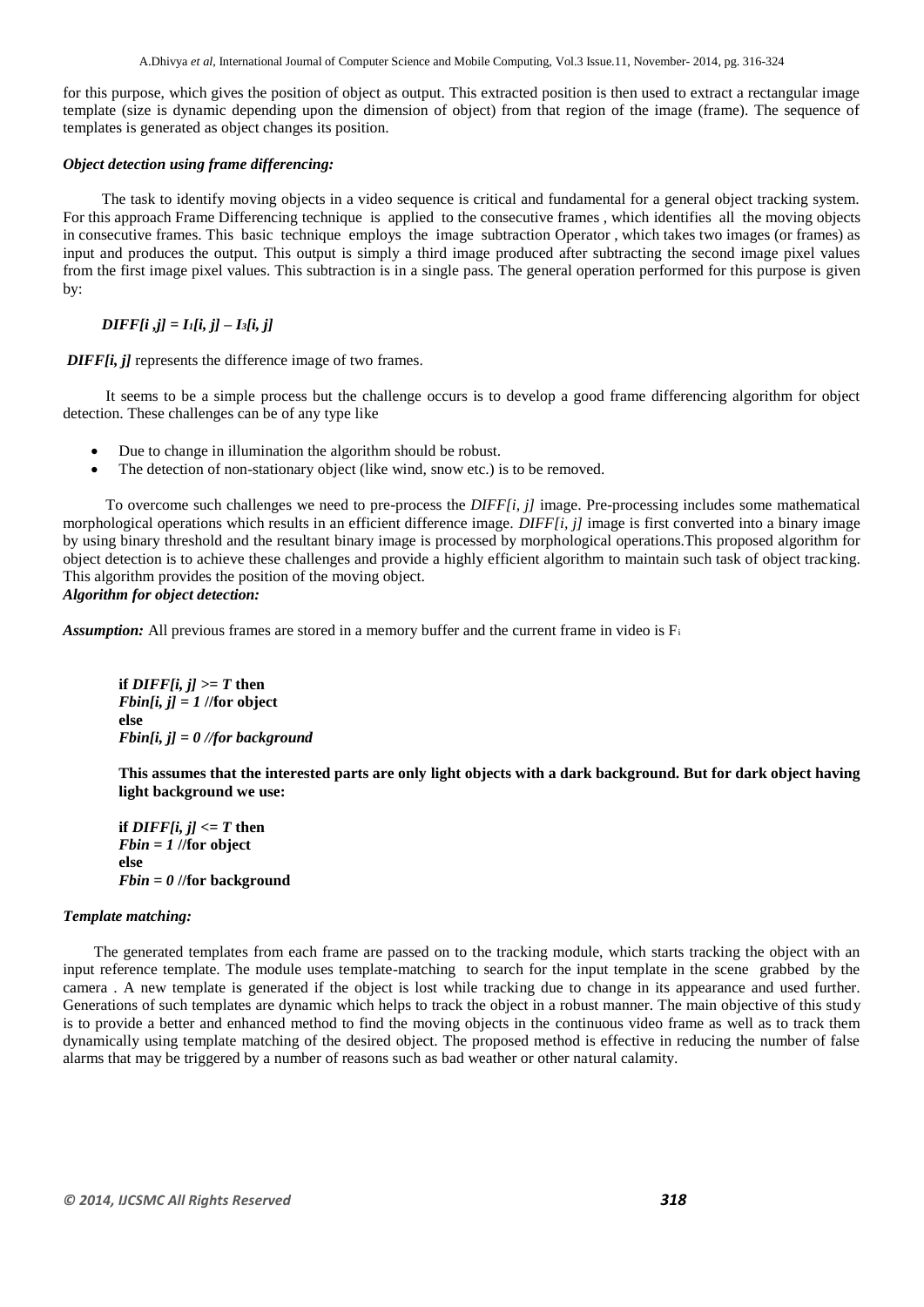## *Tracking of object using template matching:*

The limitation with this tracking module is that all the centroid information received by motion detection module for tracking of objects should always be in camera view. The next operation is to track the only interesting moving object irrespective of other moving objects. The object tracker module is used for this purpose, which keep track of interesting objects over time by locating the position of moving object in every frame of the video. The proposed algorithm has flexibility to perform both task, object detection and to track object instances across frames simultaneously. First of all tracking module will generate a template for all received centroid information and this template is used for the matching in next upcoming frame. By using mathematical correlation we match the template in next upcoming frame and the centroid of matched area is appended to make an estimation of trajectory and mean while the template is updated with new matched region .

#### *C. Cam-shift Algorithm*

 The paper[3] discusses about five techniques for tracking moving object and detection of their actions that are mainly based on retargetting of missed window for each action detection. The discussed methods are explained in this paper.

#### *Feature-based tracking*

Feature-based tracking includes two processes: feature extraction and feature matching. For feature extraction, Moreover has realized operator detection using the feature point of image gray autocorrelation function; Canny proposed edge extraction algorithm ; Smith obtained the corner information using SUSAN operator; Jonathan et al. have proposed a motion compensation algorithm based on tangent distance . For feature matching, Polana and Tissainayagam have both achieved tracking based on the point feature; Nickels and Hutchinson proposed the tracking method based on SSD. Segen and Pingali adopted the angular point of motion profiles as tracking feature.; Yang et al recognized human activity based on motion trajectory features. For feature-based tracking methods , color feature has been widely used because it is easy to be extracted from the sequences of image or video, and robust for target object's shape changes and partial occlusions. For human movement, motion information analysis is the basic tracking mean, which is always been categorized into difference-based, background-estimation-based and motion-estimation-based the three methods. The key idea for them is to detect motion changes based on the correlation between adjacent frames of video sequences. One classic algorithm is optical flow.

#### *Template-matching-based tracking:*

 This kind of method realizes targeting by computing the color or texture"s similarity between template and image sequences, and the target could be located as where has the most similarity. Generally, human motion analysis is achieved by tracking and matching head, torso or four limbs. Such as, Essa completed face tracking; McKenna implemented multiplayer tracking with regional tracker and skin color model; Zhong proposed a deformable template to express a tracked object; Fieguth and Terzopoulos proposed to use the average color value of pixels within the rectangular target area as the template, then Caomaniciu used weighted color histogram distribution in circular area to express the target and adopted the mean shift iterative search strategy of mass center's displacement. Template-matching-based tracking method has advantages of simplicity and small calculation, so it has been widely used.

#### *Shape-matching-based tracking:*

 Similar to template matching, shape matching method calculates the similarity between shape template and candidate target. Such as, Huttenloche constructed surfaces using Hausdorff distance, and the minimum point on the surface was the new location of the target. But the disadvantage of this kind method is that it can only deal with the translation between frames, and ineffective for the non-rigid movement tracking.

#### *Model-based tracking:*

When tracking rigid objects, like automobiles, aircraft, etc., model-based tracking algorithm also been adopted, such as Kalman filter and particle filter. Brodia and Chellappa used Kalman filter to track points in image sequences with noises; Beymer and Kinolige predicted the location and speed of tracked objects in X-Z dimension. Particle filter is one of the most representative methods based on Monte Carlo method, which occupies an important position in the statistical learning. For human motion analysis, Ju proposed cardboard model, whose parametric motion was constrained by articulated movement; Aguiar improved visual hull model of human body; Francesc et al. described a probabilistic integrated object recognition and tracking framework ,which improved traditional Bayesian approach; Antonio et al. also achieved human activity monitoring by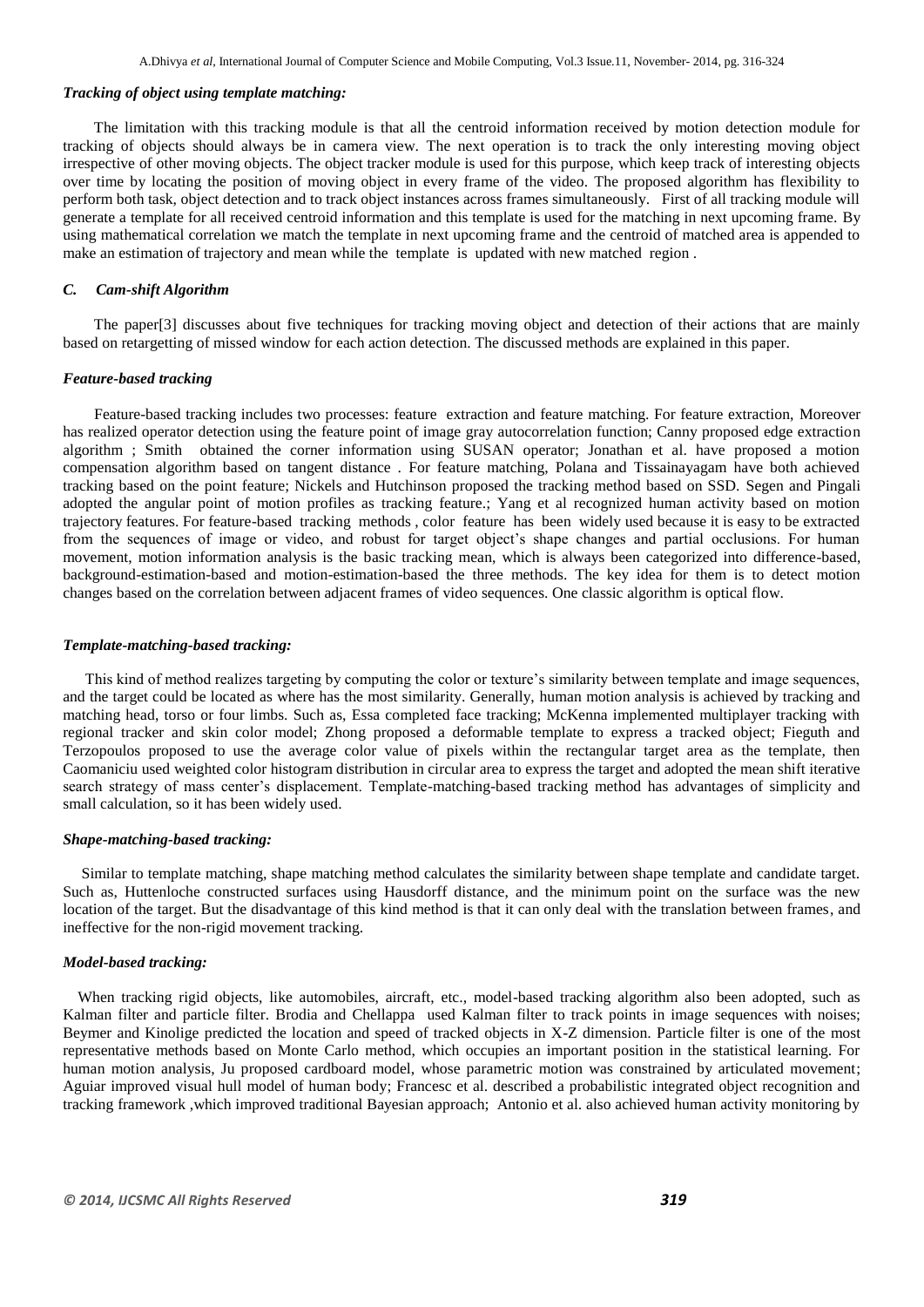local and global finite state machines ; Dimitrios et al. proposed a real-time behavior understanding based on a Bayesian filter supported by hidden Markov models, and the learning process has considered user's feedback. Zhou et al realized target tracking by combining the improved mean shift algorithm with the adaptive Kalman filter. The advantage of this kind modelbased tracking method is that it can analyze and track the target even in the case of gesture changes, but its disadvantage is the accuracy of motion analysis depends on model"s accuracy.

### *Active-contour-based tracking:*

 Active-contour was first proposed by Kass to track moving object, which is also called Snake model. Paragios and Vieren realized multi-target tracking based on active contour; Cootes and Taylor tracked hands with SmartSnake. The advantage of this kind method is small computation and suitable for deformable targets, and disadvantage is difficult for initialization. The above methods have their own characteristics and advantages. But there is not the most appropriate tracking algorithm to realize the monitoring for human motion, and this paper will solve the auto tracking problem oriented to upper-limb movement. In recent years, tracking algorithm based on camshaft (continuous the adaptive mean-shift) has gotten more and more attention because of its good performance in real-time and robustness. The algorithm is a nonparametric method, which detects moving target by clustering the color histogram. And the workflow is described as below:

**a)** Choose the initial position in given image or video, which is also the tracked target"s search window;

**b)** Compute the color probability distribution of the search window as the color probability model;

**c**) Detect model's center mass by iterations, and save the spatial distribution areas and locations of the center mass;

**d)** Convert input image sequences of videos into color probability distribution images, and initialize the new search window using the distribution areas and locations gotten in step c) to obtain the new center mass;

**e)** Check whether the termination condition is met, which is the movement distance of center mass is less than a given threshold, or the iteration number reaches the set value; if yes, show the search result, and if not, return step b).

 Cam-shaft algorithm not only needs to calculate the target"s location, but also needs the orientation to achieve its adaptability. So, the following second moment needs to be used to obtain the orientation of probability distribution in twodimensional space. This paper focuses on retargetting hence overcomes the limitation of cam shift algorithm by shrinking the window frame hence relocating the target.

## D. *Real Time Motion Detection*

 The paper[4] aims at processing the real time video captured by a Webcam to detect motion in the Scene using MATLAB 2012a, with keeping in mind that camera still recorded which means real time detection. The results show accuracy and efficiency in detecting motion.



Fig. 1 System Flow Diagram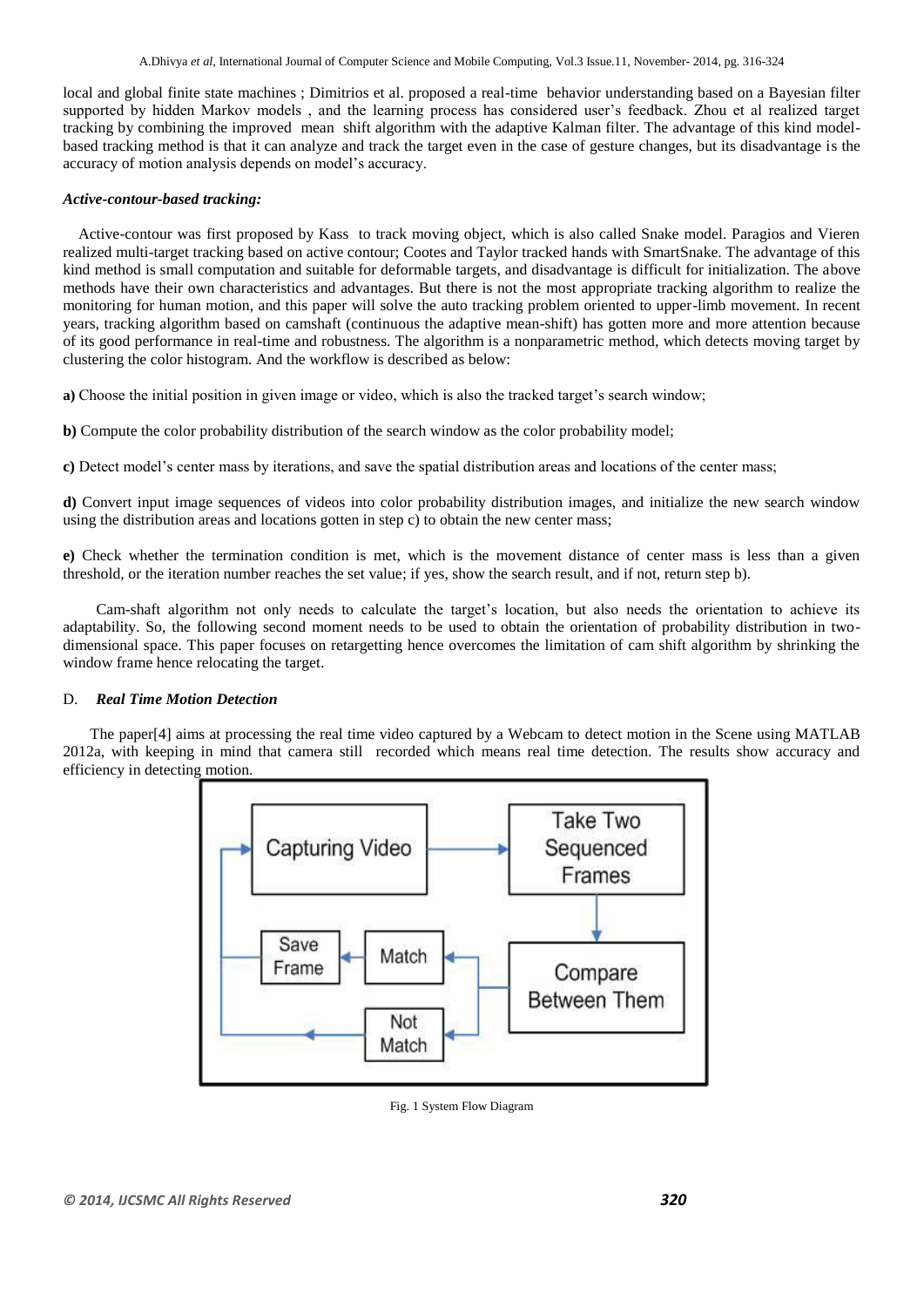The system starts by clicking button "start preview" which will start to preview video captured from webcam attached to the system, if any motion occurred; then the system will start to capture images of that motion and save it in a previously selected place. The process of detection occurs by taking two sequenced frames (for example frame1 and frame2 after converting them to gray) and compares to find the mismatching between them according to a specific threshold which will be described later. The Graphical user interface will be like figure (2) which also contains two buttons to pause and resume the video capturing. The comparison starts between frame 1 and 2 then frame3 and 4 and so on, thus by using this method there is no reference image or background of detection which is compared sequentially with all video frames; so this proposal system can be applied in any place.

#### *Noise Removal:*

The main idea behind the motion detection algorithm is by filtering the frames based on algorithms. Most cameras produce images with a lot of noise, so motion is detected while there is no motion. Erosion filter is used to remove random noisy pixels in order to get only the regions where the actual motion occurs.

#### *Error Threshold Value:*

 By choosing the appropriate value for threshold, the detection of motion will be more accurate and neglects all suspicious motions, ones we select a value (approximately between 0.5 and 2), then a computation is done. When two frames are added to the system, if the frame error (which is the ratio of mismatching) is less than error threshold, this means that there is no motion or there is but too small to detect. On the other hand if frame error is greater than error threshold, then there is a motion needs to be detected.

 Thus the paper shows experiments for many threshold values for detecting human motion (slow and fast) with different error threshold values for the same motion; the results show that the appropriate value is between 1.3 and 1.5 especially if several motions (medium changes) occur in the scene; this will give less number of saved images that contain false or wrong detections. If the case and the threshold are not standard; we can specify a threshold according to our location that we want to monitor.



*Fig. 2 Error Threshold Process*

#### *E. Motion History Information From Compressed Video*

 This paper we describe a system for recognition of various human actions from compressed video based on motion history information. We introduce the notion of quantifying the motion involved, through what we call Motion Flow History (MFH). The encoded motion information readily available in the compressed MPEG stream is used to construct the coarse Motion History Image (MHI) and the corresponding MFH. The features extracted from the static MHI and MFH compactly characterize the spatio-temporal and motion vector information of the action. Since the features are extracted from the partially decoded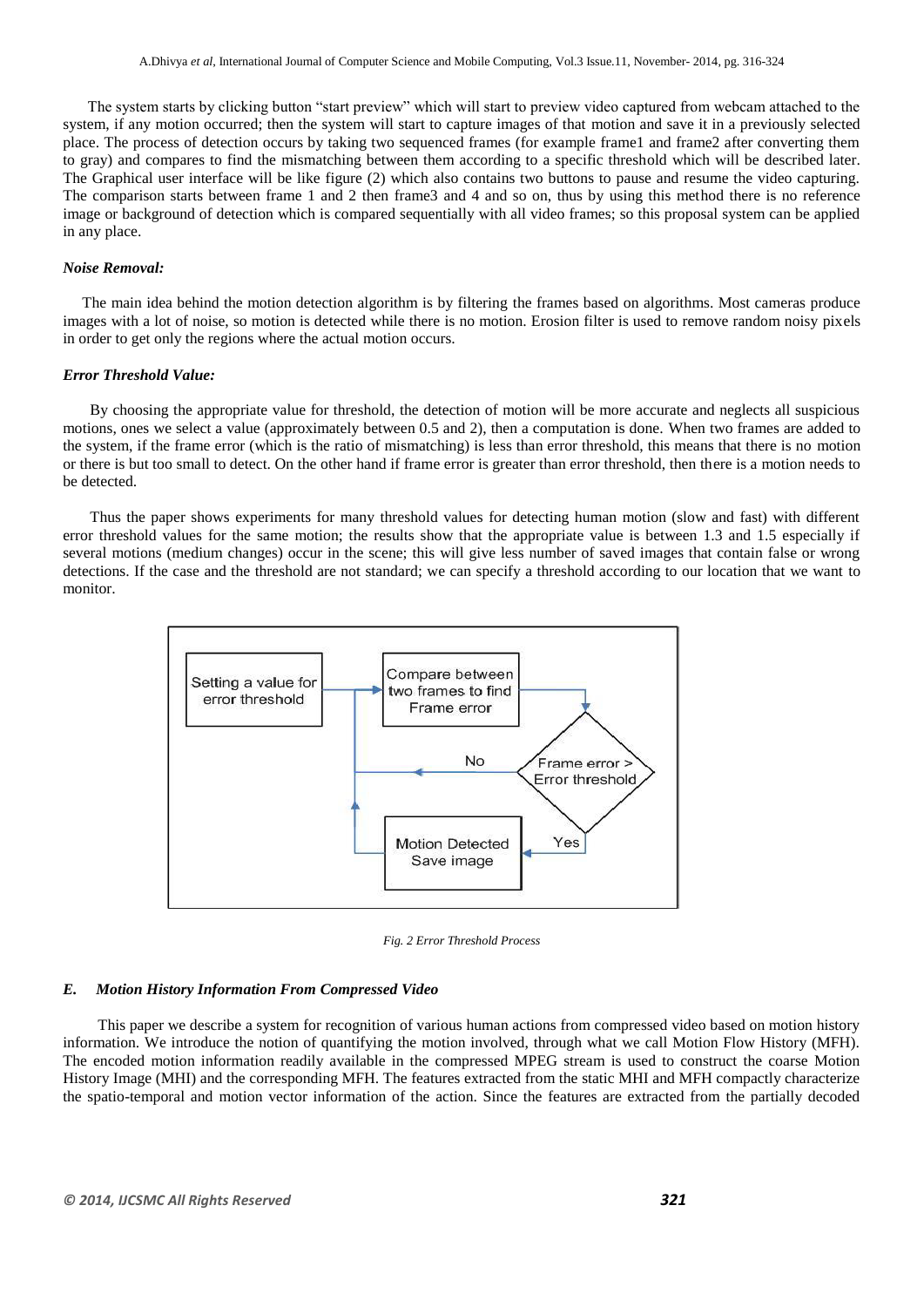sparse motion data, the computational load is minimized to a great extent. The extracted features are used to train the KNN, Neural network, SVM and the Bayes classifiers for recognizing a set of seven human actions. The performance of each feature set with respect to various classifiers are analyzed.

#### *State-space based approaches:*

 State-space approach uses time-series features obtained from the image sequences for recognition. The widely used statespace model for activity recognition is HMM due to its success in the speech community. The first attempt to use HMM for activity recognition is done by Yamato et al. where discrete HMMs are used for recognition of six tennis strokes. In their approach time sequential images expressing human actions are transformed to an image feature vector sequence by extracting mesh feature vector from eachimage. The mesh features are extracted from a binarized image obtained after subtracting the background image from original image by applying a suitable threshold. The drawbacks of this method are that it is sensitive to position displacement, noise, and also exhibits poor performance if the training and test subjects are different. The gesture recognition work by Darrell and Pentland uses time-warping technique for recognition which is closely related to HMM. On similar lines, dynamic time warping is used in Ref. [6] to match an input signal to a deterministic sequence of states. Starner and Pentland used HMMs to recognize a limited vocabulary of American Sign Language (ASL) sentences. Here, they used a view based approach with a single camera to extract two-dimensional (2D) features as input to HMMs.

 In the work by Bregler ,this classification problem has been approached from a statistical view point. For each pixel in the image, the spatio-temporal image gradient and the color values are represented as random variables. Then the blob hypothesis is used wherein each blob is represented with a probability distribution over coherent motion, color and spatial support regions. Recently Ivanov and Bobick proposed a method, which combines statistical techniques used for detecting primitive component of an activity with syntactic recognition of process structure. In this approach the recognition problem is divided into two levels: i) The lower level detection of primitive components of activity followed by (ii) the syntactic recognition of the primitive features using a stochastic context-free grammar parsing mechanism. Another HMM based human activity recognition method is reported by Psarrou et al. Here the recognition is based on learning prior and continuous propagation of density models of behavior patterns. Ng et al. proposed a real-time gesture recognition system incorporating hand posture and hand motion. The recognition is done with HMM and recurrent neural networks (RNN). There are few works reported in literature which use neural networks for gesture recognition. Boehm et al. used Kohonen Feature Maps (KFM) for recognizing dynamic gestures. Oliver et al. proposed a system for modeling and recognizing human behaviors in a visual surveillance task. This system segments the moving objects from the background and a kalman filter tracks the object"s features such as location, coarse shape, color and velocity. These features are used for modeling the behavior patterns through training HMMs and coupled HMMs (CHMM), which are used for classifying the perceived behaviors. Based on the above-mentioned work Madabhushi and Aggarwal presented a system for recognition of human action by tracking the head of the subject in an image sequence. The difference in centroids of the head over successive frames form their feature vector. The human actions are modeled based on the mean and covariance of the feature vector. Here detection and segmentation of the head is done manually.

#### *Template matching based approaches:*

 One of the earlier works using this approach is found in the work done by Polana and Nelson ,where the flow information is used as feature. They compute the optical flow fields between consecutive frames and divide each frame into a spatial grid and sum the motion magnitude to get the high dimension feature. Here they assume that the human motion is periodic. The final recognition is performed using nearest neighbor algorithm. Davis and Bobick presented a real-time approach for representing human motion using compact MHIs in pixel domain. Here, the recognition of 18 aerobic exercises was achieved by statistically matching the higher order moment based feature extracted from the MHI. The limitations of the above method are related to the "global image" feature calculations and specific label based recognition. To overcome these limitations the author extended the previous approach with a mechanism to compute dense local motion vector field directly from the MHI for describing the movement. For obtaining the dense motion, the MHI is represented at various pyramid levels to tackle multiple speeds of motion. These hierarchical MHIs are not directly created from the original MHI, but through the pyramid representation of the silhouette images. This indirect way of generating MHI pyramid increases the computational load. The resulting motion is characterized by a polar histogram of motion orientation. Rosales use these motion energy and MHIs for obtaining the spatial location and the temporal properties of human actions from raw video sequences. From these motion energy and MHIs, a set of Hu-moment features that are invariant to translation, rotation and scaling are generated. Using principal component analysis, the dimension of the Hu-moment space is reduced in a statistically optimal way. The recognition performances were evaluated for the following three classifiers namely KNN, Gaussian and mixtures of Gaussian. All the above mentioned techniques process the data in the pixel domain, which is computationally very expensive.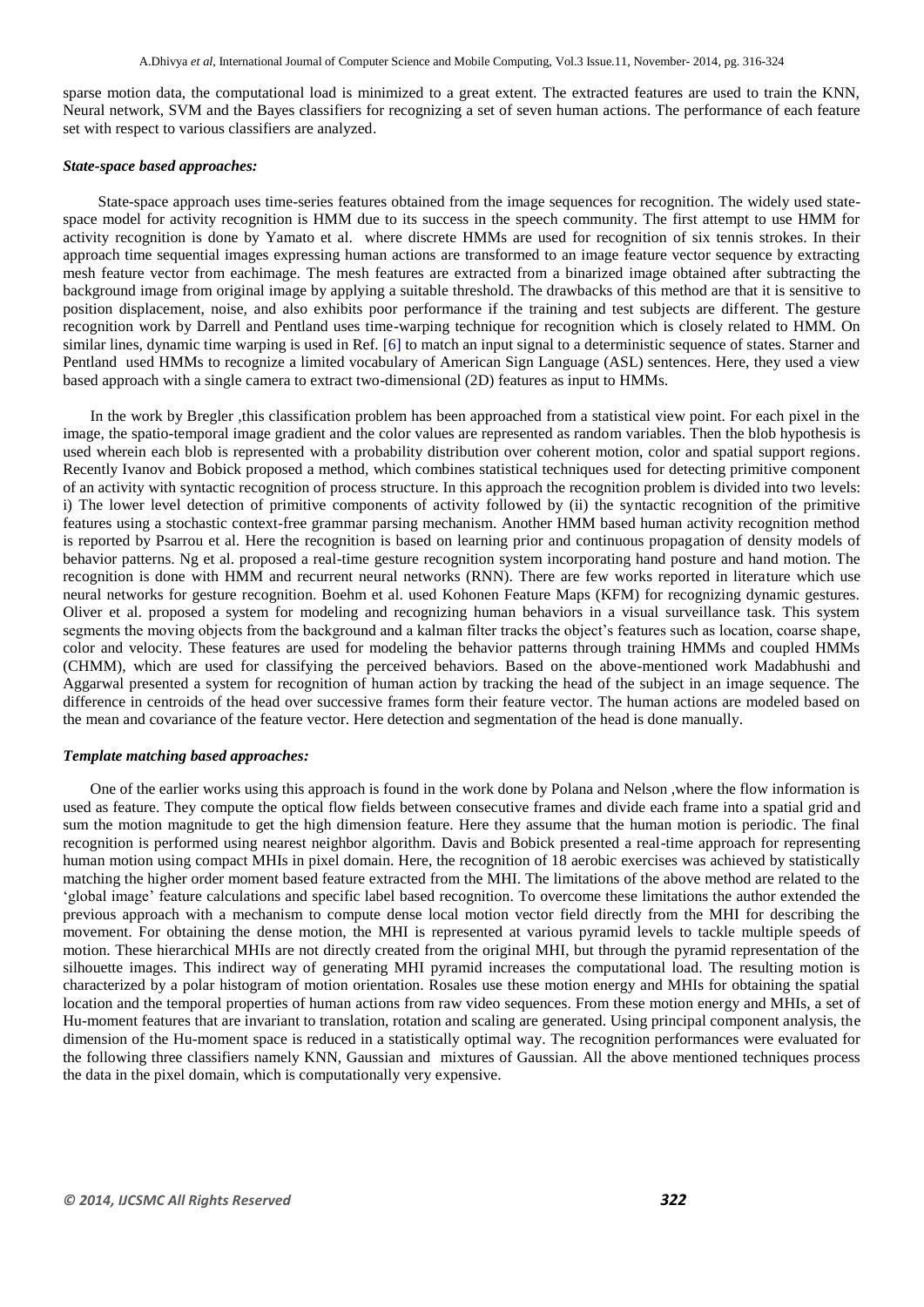Thus the paper describes about the method for constructing coarse MHI and MFH from compressed MPEG video with minimal decoding. Various useful features are extracted from the motion representations for human action recognition. The KNN, Neural network (MLP) and SVM (RBFkernel) classifiers give the best classification accuracy of 98% and 1D projected and 2D polar features show consistent performance with all the classifiers. Since the data is handled at macroblock level, the computational cost is extremely less compared to the pixel domain processing.

## **II. CONCLUSION**

This paper describes the comparison and analysis between various methods involved in the detection of human action recognition automatically. It also illustrates that there are many techniques that can be followed for detecting the target area for recognizing action, removing noise and compressing image. This kind of comparison reflects that the efficiency differs from each method. This paper shows that all the discussed methods are based on pixel based approach that gives better resolution of image.

#### **REFERENCES**

- [1] Vishwanatha K & Murigendrayya M Hiremath, *Advanced Motion Detection Algorithm For Patient Monitoring Using Cell Phone With Video Display,* International Journal of Electronics Signals and Systems (IJESS) ISSN: 2231- 5969, Vol-1 Iss-4, 2012.
- [2] N. Prabhakar, V. Vaithiyanathan, Akshaya Prakash Sharma, Anurag Singh and Pulkit Singha, *Object Tracking Using Frame Differencing and Template Matching,* Research Journal of Applied Sciences, Engineering and Technology 4(24): 5497-5501, 2012.
- [3] Ru Wang, Chunjiang Zhao, Xinyu Guo, *Improved Cam-Shift Algorithm Based on Frame-Difference Method for Video's Auto Tracking,* International Journal of Digital Content Technology and its Applications(JDCTA Volume6,Number19,October 2012.
- [4] Furat N. Tawfee *, Real Time Motion Detection in Surveillance Camera Using MATLAB,*International Journal of Advanced Research in Computer Science and Software Engineering, Volume 3, Issue 9, September 2013.
- [5] R. Venkatesh Babua and K.R. Ramakrishnanb, *Recognition of human actions using motion history information extracted from the compressed video,* Image and Vision Computing 22 (2004) 597–607.
- [6] A. Psarrou, S. Gong, M. Walter, *Recognition of human gestures and behaviour based on motion trajectories*, Image and Vision Computing 20 (5–6) (2002) 349–358.
- [7] Shih-Chia Huang, *An Advanced Motion Detection Algorithm with Video Quality Analysis for Video Surveillance Systems*, IEEE Transactions On Circuits And Systems For Video Technology, Vol. 21, No. 1, January 2011.
- [8] Naveen Kansal, Hardeep Singh Dhillon, *Advanced Coma Patient Monitoring System*, International Journal of Scientific & Engineering Research Volume 2, Issue 6, June- 2011 ISSN 2229-5518.
- [9] M. F. Kazemi, A. H. Mazinan, A. Amir-Latifi, *A Knowledge-Based Objects Tracking Algorithm in Color Video Using Kalman Filter Approach*, International Conference on Information Retrieval & Knowledge Management , 13-15 March 2012.
- [10]Ashish Kumar Sahu, *Abha Choubey, A Motion Detection Algorithm for Tracking of Real Time Video Surveillance*, International Journal of Computer Architecture and Mobilitym (ISSN 2319-9229) Volume 1-Issue 6, April 2013.
- [11]Gottipati. Srinivas Babu, *Moving Object Detection Using Matlab*, International Journal of Engineering Research & Technology (IJERT), Vol. 1 Issue 6, August – 2012, ISSN: 2278-0181.